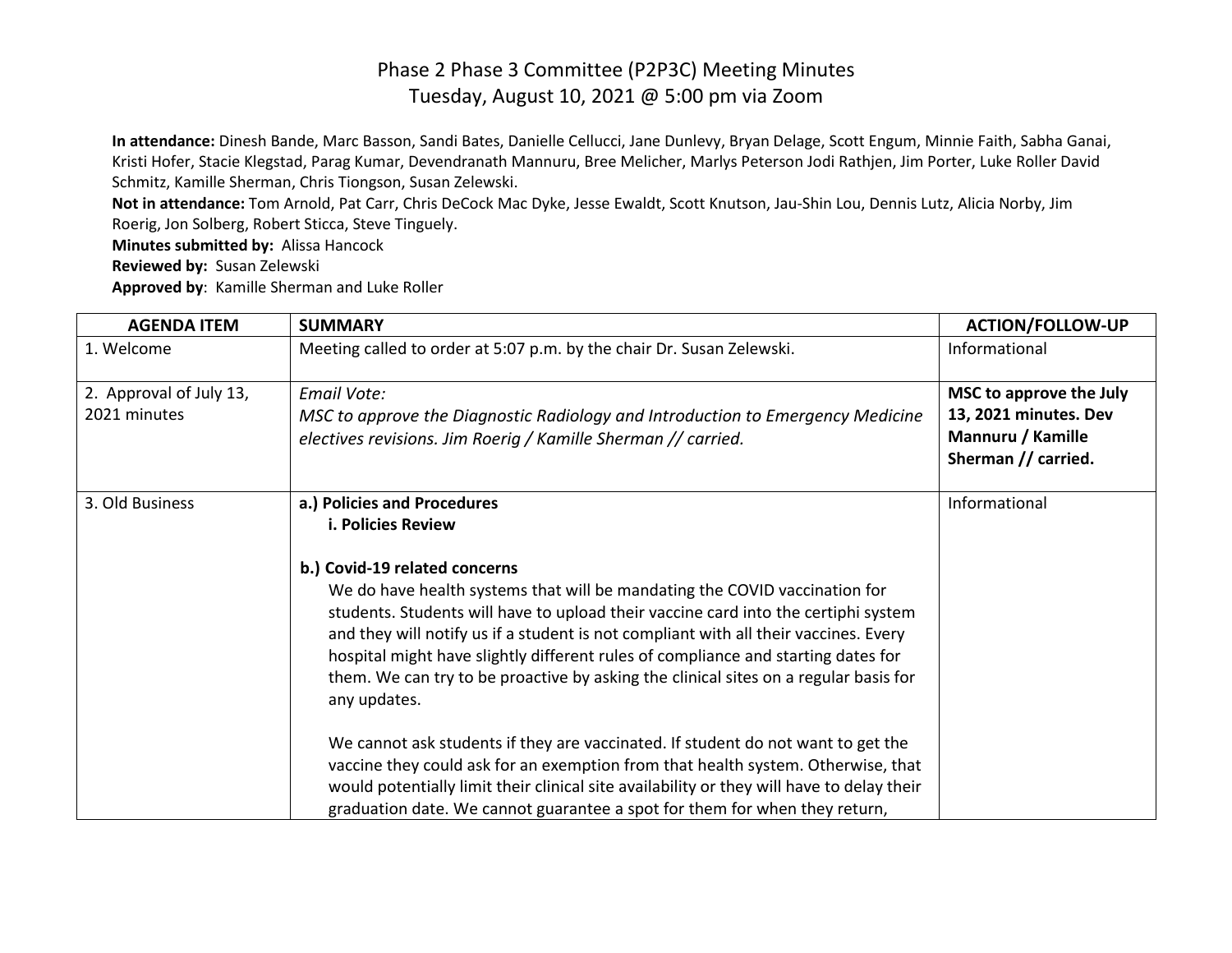|                 | which is something we tell all student when they take a leave of absence for any<br>reason.                                                                                                                                                                                                                                                                                                                                                                                                                                                                                                                                                                                                                                                                                                                  |                                                                                        |
|-----------------|--------------------------------------------------------------------------------------------------------------------------------------------------------------------------------------------------------------------------------------------------------------------------------------------------------------------------------------------------------------------------------------------------------------------------------------------------------------------------------------------------------------------------------------------------------------------------------------------------------------------------------------------------------------------------------------------------------------------------------------------------------------------------------------------------------------|----------------------------------------------------------------------------------------|
| 4. New Business | a.) Phase 2 Rotation Scheduling<br>The current plan to have students complete the student preference points in<br>October, so campus schedules can be completed by mid-November. Then Family<br>Medicine lottery can begin at the end of November or early December, and is<br>independent from the campus schedules.<br>Reassurance that with the change in to the 20-month curriculum, there is no extra<br>elective time or an increase of students in the electives, but elective time is<br>offered to students earlier.                                                                                                                                                                                                                                                                                | Informational                                                                          |
|                 | b.) Timely Grading Report<br>There were very few late grades. However those that occurred were attributed to<br>he increased workload on preceptors due to COVID and the transition to the Leo<br>system. Some were due to Leo having some technical issues, which if you notice an<br>issue or have a problem the sooner you notify Becca Maher or Dr. Susan Zelewski<br>the better. We want to try to avoid the last minute rush of having to fix the issue<br>urgently to get grades done on time. Neurology had a miscommunication with<br>staff transitions in both the Neurology and Student Affairs offices with the grade<br>submission requirements, which are different for MILE Neurology clerkship. There<br>were similar issues in the AI timely grading report as well. These should be fixed. | Informational                                                                          |
|                 | c.) ISA Report<br>The working groups are still working and there are some processes that are being<br>discussed that will be coming to this committee in the future.                                                                                                                                                                                                                                                                                                                                                                                                                                                                                                                                                                                                                                         | Informational                                                                          |
| 5. Electives    | a.) IMED 9325-02 - Derm GF<br>This elective is heavily edited to be a new elective with the same course number.<br>The preceptor if very excited to start and is also interested in starting a student<br>interest group for Dermatology. Please send all interested students to Dr. Jim                                                                                                                                                                                                                                                                                                                                                                                                                                                                                                                     | <b>MSC to approve the Grand</b><br>Forks Derm IMED 9325-02<br>elective. Bryan Delage / |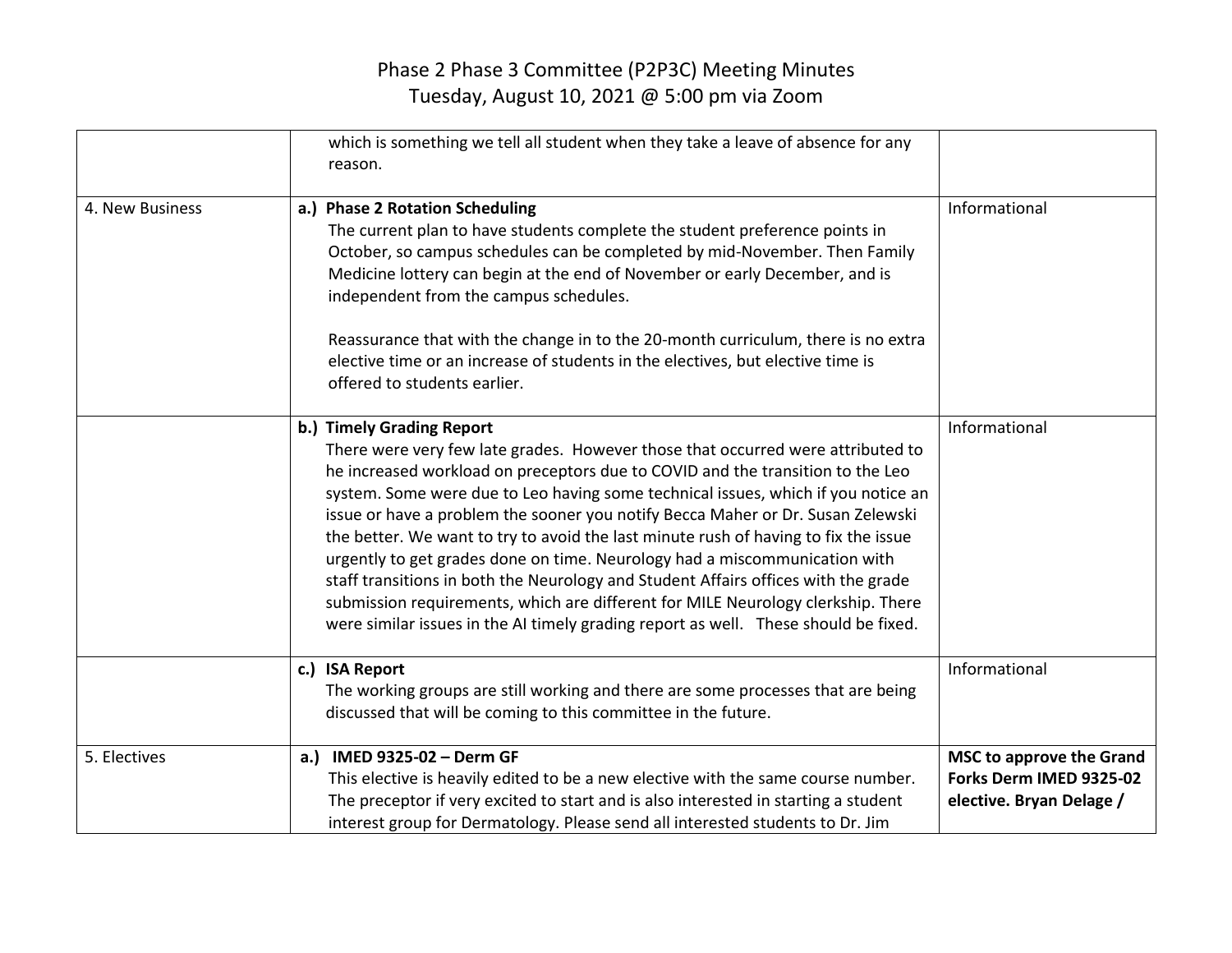|                               | Porter to get the interest group process started because we need 5 students<br>committed prior to the group being formed.                                                                                                                                                                                                                                                                                                                                                                                                                                                                                                                                                                                                                                                                                                                                                                                                | Kamille Sherman //<br>carried. |
|-------------------------------|--------------------------------------------------------------------------------------------------------------------------------------------------------------------------------------------------------------------------------------------------------------------------------------------------------------------------------------------------------------------------------------------------------------------------------------------------------------------------------------------------------------------------------------------------------------------------------------------------------------------------------------------------------------------------------------------------------------------------------------------------------------------------------------------------------------------------------------------------------------------------------------------------------------------------|--------------------------------|
| 6. Reports from<br>Committees | a.) UMEC - Dr. Zelewski<br>Reviewing the DCI standards and there was a question on the definition of<br>participation for patient encounters tracking. They were wanting more specifics,<br>but after explaining the reasoning for keeping it broad to not limit the amount of<br>encounters it was understood with no further questions.<br>Dr. Jim Porter was approved to be the back-up contact for students to report real-<br>time concerns of inappropriate supervision if their campus dean is not reachable.<br>Our Yearly Tracking Summary was approved with no comments. We will also start<br>to monitor the learning environment from a professionalism standpoint in phase 1,<br>so that it can be evaluated through all of the curriculum now.<br>Phase 2 campus selections will be done at the end of August, so students can get a<br>career counselor and phase 3 campus will be selected a year later. | Information                    |
|                               | b.) GMEC-Dr. Zelewski<br>Nothing pertinent to this committee                                                                                                                                                                                                                                                                                                                                                                                                                                                                                                                                                                                                                                                                                                                                                                                                                                                             | Information                    |
|                               | c.) EASRC<br>Still preparing documents for the LCME visit.                                                                                                                                                                                                                                                                                                                                                                                                                                                                                                                                                                                                                                                                                                                                                                                                                                                               | Information                    |
|                               | d.) CEMC - Dr. Zelewski<br>Phase 2 & 3 templates are just about done. These reports are to evaluate how the<br>phases are meeting the program domains/competencies and not so much of the<br>individual student's achievements.                                                                                                                                                                                                                                                                                                                                                                                                                                                                                                                                                                                                                                                                                          | Information                    |
| 7. Area Updates               | Next month we will be reviewing the GQ, clerkship reports start and the Psych honors<br>update and the Graduate & Program Directors Survey, and the Curriculum Retreat is<br>coming up.                                                                                                                                                                                                                                                                                                                                                                                                                                                                                                                                                                                                                                                                                                                                  | Information                    |